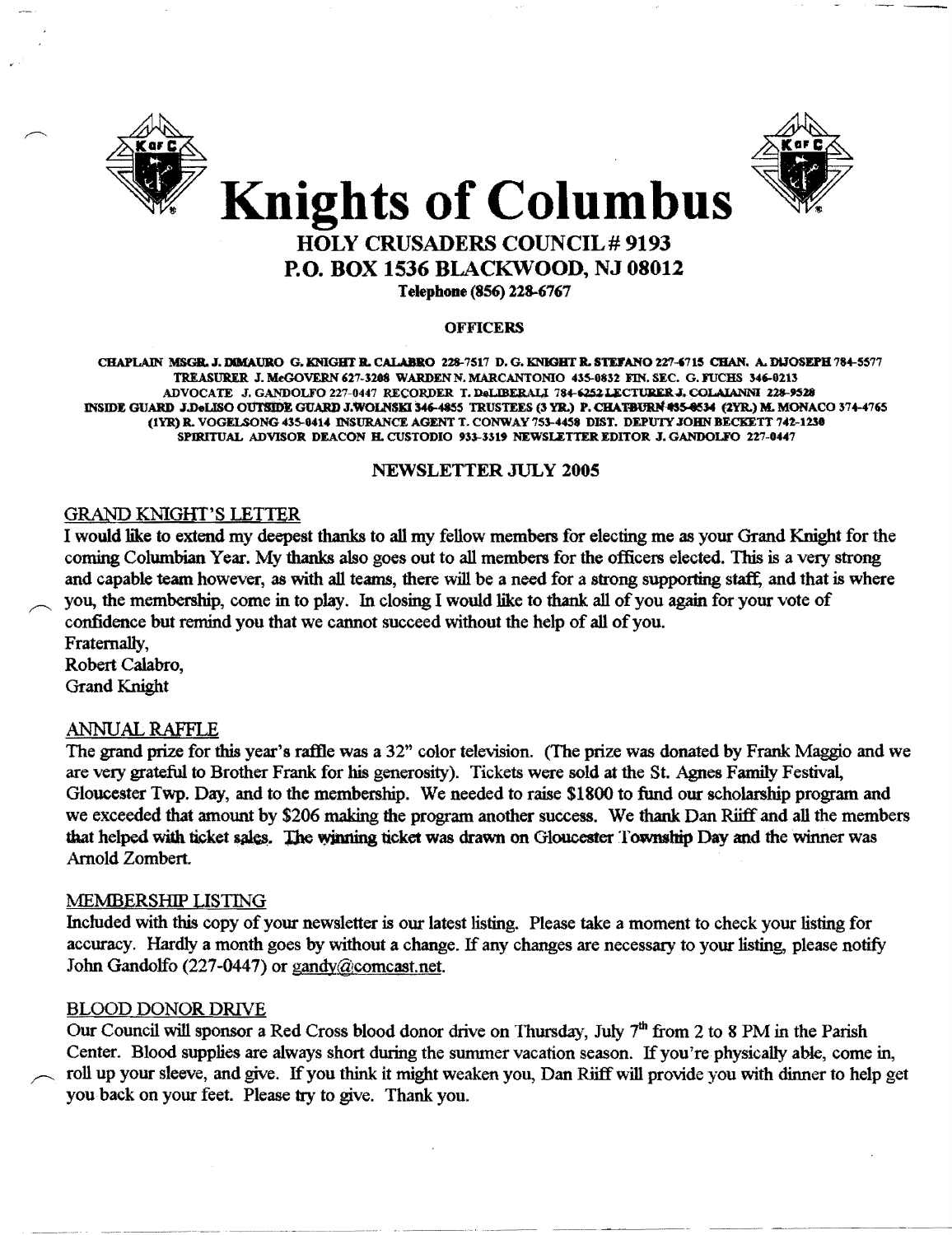### KNIGHI\FAMILY OF THE MONTH

Our Knight of the Month for June was Barry Start (Service to the Council). Our Family of the Month for June was Bob Vogelsong and family. Congratulations and thank you.

#### DEGREE NEWS

On June 3rd our Council hosted a Third Degree Exemplification in the St. Agnes Parish Center. The degree was an overwhehning success with 43 candidates taking their third, 15 from our Council. We congratulate the following members on the occasion of their receiving the full honors of<br>knighthood in our Order: Steve Avery, George Badame, Al Belmont, Rob Dietrich, Bob Foley, Jim Janco, Gerry Straub, Anthony Infanti, Frank Puchalski, Joe Tiberii, Mike Spinelli, Lou Troy, Joe Mikos, Mike Gatto and Tom Cocco. With 43 candidates, escorts and the degree team, providing hospitality for about 90 brothers was a major effort. We would especially like to thank our members who helped: Bob Calabro, Bob Stefano, Jim McGovern, John Colaianni, Dan Riiff, Gus Urbano, Dave Lusardi, Bob Foley, Jolm Gandolfo, Tullio DeLiberali, George Fuchs, Bob Vogelsong and Paul Chatburn.

On June 23<sup>rd</sup> our Council hosted a First Degree Exemplification in our Council home, Church St. We welcomed the following new member into our Council: Shawn Carney. Our team was in good form in the following roles: John Gandolfo (GK), Fred Durso (GDK), Jolm Heck (Chan), Bob Vogelsong (Ward), Jack Beckett (FS), Joe DeLiso (BnBr), Frank Maggio & Joe Mikos (HnGds), Paul Chatburn (InGd) and Dave Lusardi (MusPmt).

## (K)NIGHT AT THE BALLPARK

We are planning a night with the Camden Riversharks on Friday evening, July 22<sup>nd</sup>. Tickets are only S11 and they are going fast. The price includes transportation, admission to the game, and snacks on board the bus. The bus will leave the St. Agnes Church parking lot at 5: 45 PM. This is a great way to see a good baseball game at an affordable family price. Make your reservations now by calling Dan Riiff  $(228-0334)$ .

#### BACKYARD BARBEQUE

On Thursday, July 28<sup>th</sup>, Bob & Pauline Vogelsong will once again generously open their home to host an annual barbeque. No meeting on this night. All are invited to join us for swinuning, bocce, horse shoes, ping-pong, or just socializing with brother knights and families. Their address is 3 Rainbow Place, Gloucester Twp. (near the coroner of Little Gloucester Rd. & Erial Rd.). Starting time will be 6:00 PM. If you would like to bring a covered dish or dessert, coordinate with Bob or Pauline. For further information call (435-0414).

## CHAPLAIN'S CORNER

There are two kinds of love: one lies in the emotionsthat of feeling. The other love is of the will. The feelings we have very little control over, it comes and goes, rises and falls, flares up and disappears as it chooses, and changes from hot to cold and back to warm again. Such love was not in the mind of Christ when He told people to love one another. The other love (Christ's) is the love of willing and is based in the heart, as Religion always lies in the will. $\sim$ 

#### COUNCIL ELECTIONS

Our annual Council elections were held at our June 9<sup>th</sup> business meeting. We congratulate the following officers who will lead our Council during the coming Columbian Year: Grand Knight Bob Calabro, Deputy Grand Knight Bob Stefano, Chancellor Andy DiJoseph, Warden Nick Marcantonio, Treasurer Jim McGovern, Advocate Jolm Gandolfo, Recorder Tullio DeLiberali, Inside Guard Joe DeLiso, Outside Guard Jack Wolnski and PGK Paul Chatburn becomes our 3yr Trustee. We believe that we have a capable team in place and, with the support of the membership, we look forward to another successful Columbian Year.

# FREE CONCERT

Our Council is sponsoring a free concert and barbeque on Tuesday, August  $9<sup>th</sup>$  in the St. Agnes Church parking lot, in front of the Parish Center. BLT will provide the music and we will provide the food. Admission is free so bring the family, friends  $\sim$ and your appetite. Also bring your own chairs.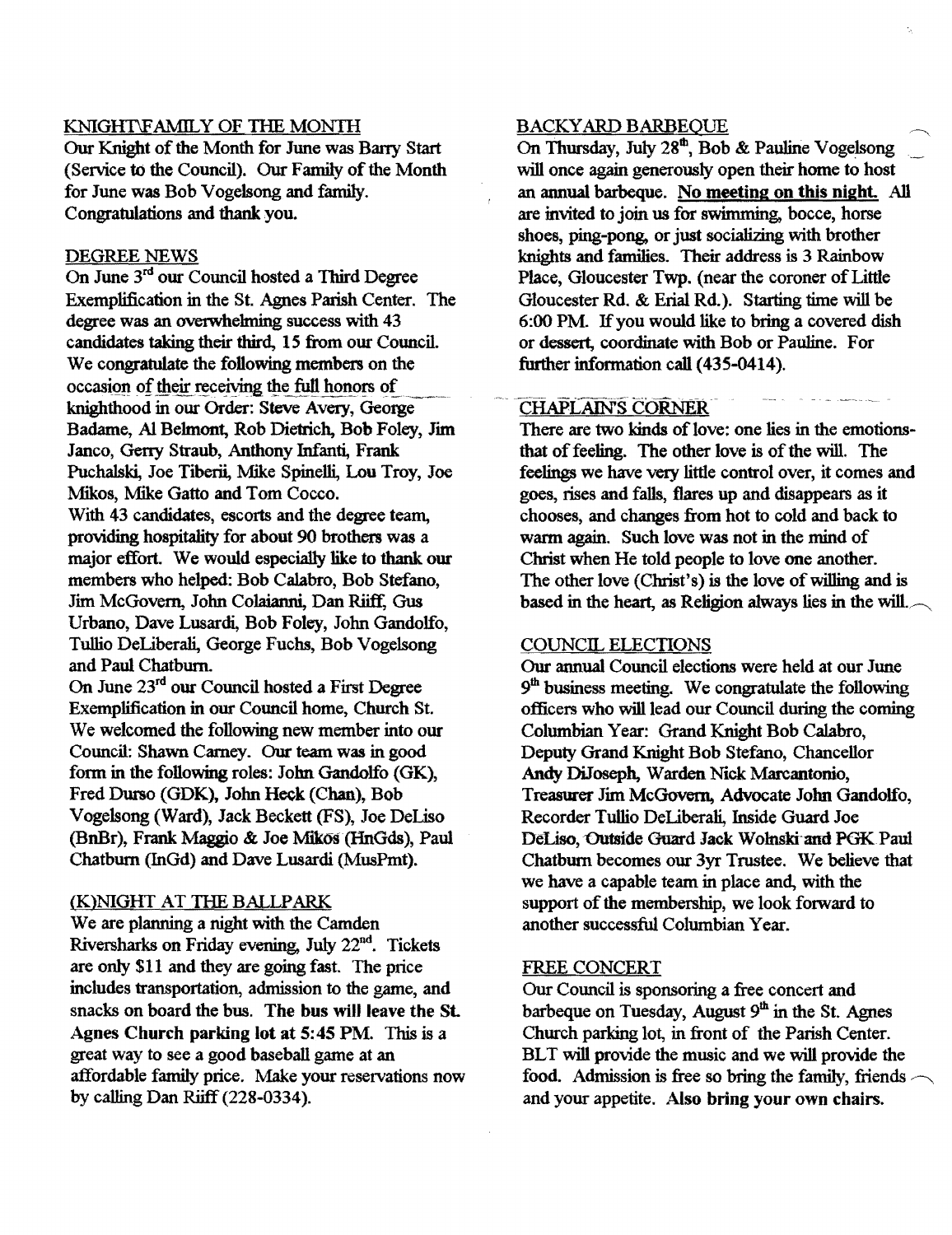$\sim$  We will need some help setting up and running the show. For further information, contact Bob Stefano (227-6715).

### KNIGHfS OF COLUMBUS INSURANCE

A new fraternal year is upon us. Congratulations to the newly elected and appointed council leaders. I'm sure you have a list of things that you want to accomplish during the coming year. I'm eager to help.

One of these goals is likely the attainment of the Star Council award - the most prestigious award the Order offers at the council level.  $\Gamma$ <sup>m</sup> certainly committed to helping on the insurance side, but I'll be glad to help on the membership side as well. If you know an eligible Catholic man who might be interested in joining the Order (and who among us doesn't), he's probably just waiting to be asked. I can help you, either by approaching him myse1f, or by "coaching" you - transferring sales skills that you can use to recruit him and other prospects. As always, I'm at your service.

What would be helpful to all of us would be an early start on those goals, rather than waiting until May or June. Let's get an early start on award season this year.

Thomas J. Conway, Jr. Field Agent (856) 753-4458

#### CITIZENS WITH MENTAL RETARDATION

We would like to thank Bob Vogelsong and Frank Puchalski for delivering the funds collected during our April campaign, to aid our Citizens with Mental Retardation, to our designated charities. They delivered 3 checks of \$826 each to St. John of God, ARC Berlin and the Abilities Center of South Jersey.

### COUNCIL AWARDS SCHOLORSHIPS

Once again, our Council had the pleasure of awarding \$1800 in scholarship funds to honor graduates from area middle schools, who are planning to attend Catholic High Schools.

# MONTE CARLO NIGHT

This year's Monte Carlo Night will be held on Saturday, Nov.  $19<sup>th</sup>$ , in the Parish Center. At this time it may seem a long way off, but with enormous amount of planning and work to be done, it really isn't. To help, or to offer your suggestions for improvements, contact John Colaianni (228-9528) or Dan Riiff (228-0334).

# FOURTH DEGREE NEWS

The Bishop Shad Assembly meets on the third Wednesday of the month, at 8:00 PM, at the Holy Crusaders Council home, Church Street.

# FIRST FRIDAY ADORATION

Exposition of the Blessed Sacrament will take place in the St. Agnes Chapel on First Friday, July 1st, following the 9:00 AM Mass, continue until 7:00 PM, and close with Benediction. Try to stop by during the day and spend some time with the Lord.

#### EDITORIAL

Reflecting for a moment on the Third Degree Exemplification, that we recently hosted, we can't help but experience a great feeling of pride in abilities of our members, and the effort they can put forth to ensure the success of a program. Our Council has a fine tradition and reputation for efforts like these and with God's help we will maintain it. We congratulate our newly elected Council officers. It is now up to all of our members to support them in the challenging programs we will be pursing in the coming Columbian Year. Vivat Jesus.

#### IMPORTANT DATES

- July 1 First Friday (St. Agnes Chapel)
- July 7 Officers Meeting (8·PM Church St.)
- July 7 Blood Drive (2-8 PM Parish Center)
- July 14 Council Meeting (8 PM Church St.)
- July 22 (K)Nights at the Ballpark (Camden)
- July 28 Barbeque (6 PM Bob Vogelsong's House)
- Aug. 4 Officers Meeting (8 PM Church St.)
- Aug. 5 First Friday (St. Agnes Chapel)
- Aug. 9 Free Concert & Barbeque (St. Agnes Church Grounds)
- Aug. 11 Council Meeting (8 PM Church St.)
- Aug. 12 Fr. McGivney's Birthday (1852)
- Aug. 14 Fr. McGivney's Death (1890)
- Aug. 25 Council Meeting (8 PM Church St.)